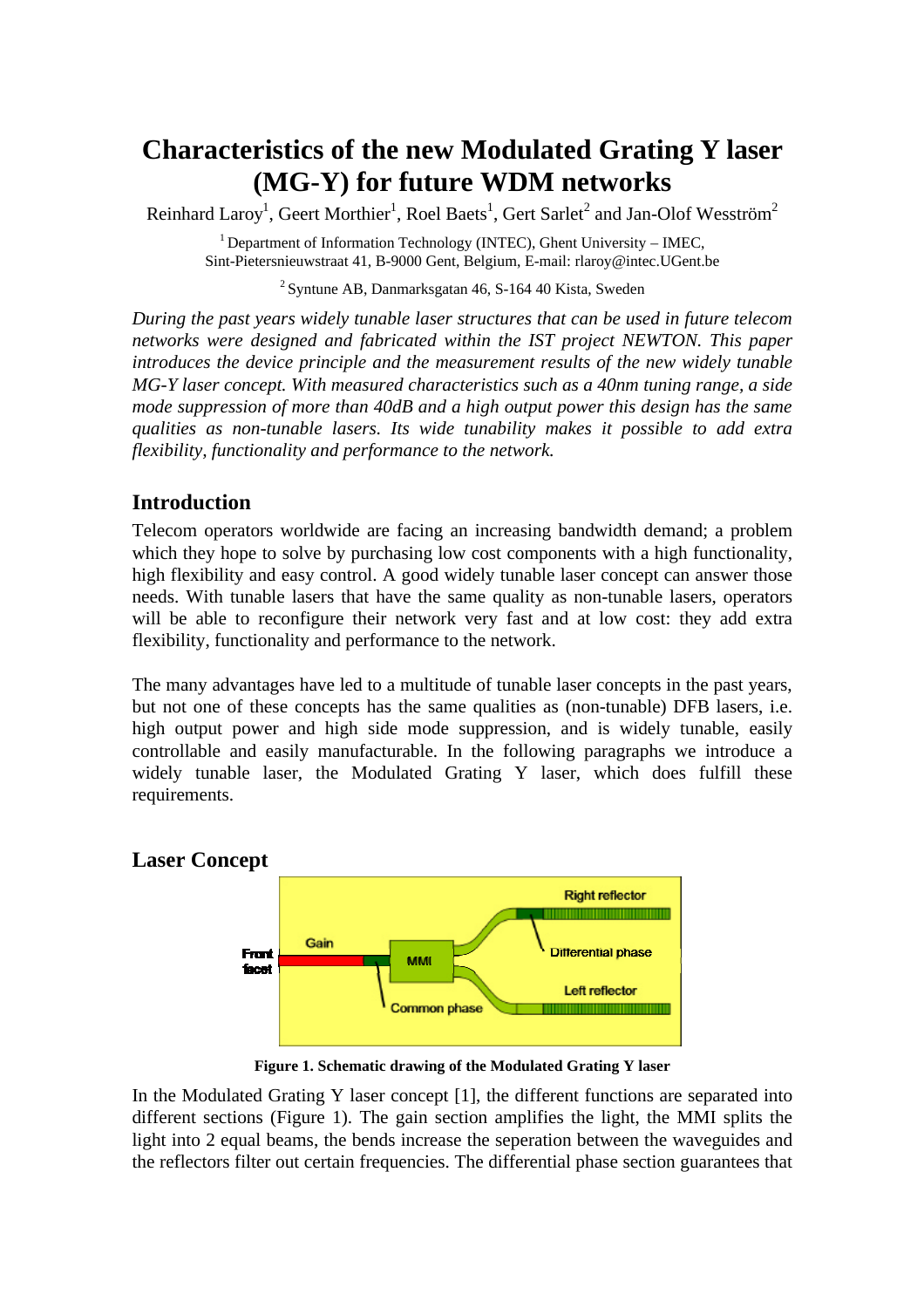the reflected beams are added up in phase. And the common phase section is responsible for the alignment between the cavity mode and the reflected peaks.

The additive Vernier effect is used to select one lasing frequency. Both reflectors have a slightly different peak spacing so the frequency where both peaks overlap will reach the laser threshold first. By tuning one reflector, the reflection spectrum will move to lower wavelengths and the overlapping peaks will occur at a higher frequency. Taking a couple of design rules into account [1], we can obtain a higher side mode suppression than with the multiplicative Vernier effect (used with the SSG-DBR laser), because the neighboring peaks add partly out of phase. This is illustrated in Figure 2, which shows the reflection spectra of the individual reflectors as well as the reflection spectra of their multiplication and coherent addition.



**Figure 2. Reflection Spectra of the two reflectors (top figures) and the comparison between the additive (MGY) and multiplicative (SSG-DBR) Vernier effect (bottom figures)**

The 2 reflectors are at the back of the laser so a high output power and a low power variation can be expected. The fabrication is very similar to that of a DBR laser and thus relatively simple. On the other hand, the 4 independent tuning currents of the original concept are a potential disadvantage, because the characterisation becomes time consuming. However, with a careful design of the gratings and a careful processing of the branches, the differential phase section can be eliminated so that only 3 independent tuning currents remain.

#### **Measurements**

Figure 3 shows maps of the output frequency and the side mode suppression (SMSR) in function of the reflector currents and measured at a gain current of 100mA and a common phase current of 0mA. Due to the design, no differential phase section is needed for the main repeat modes, where reflection peaks of the same order are aligned.